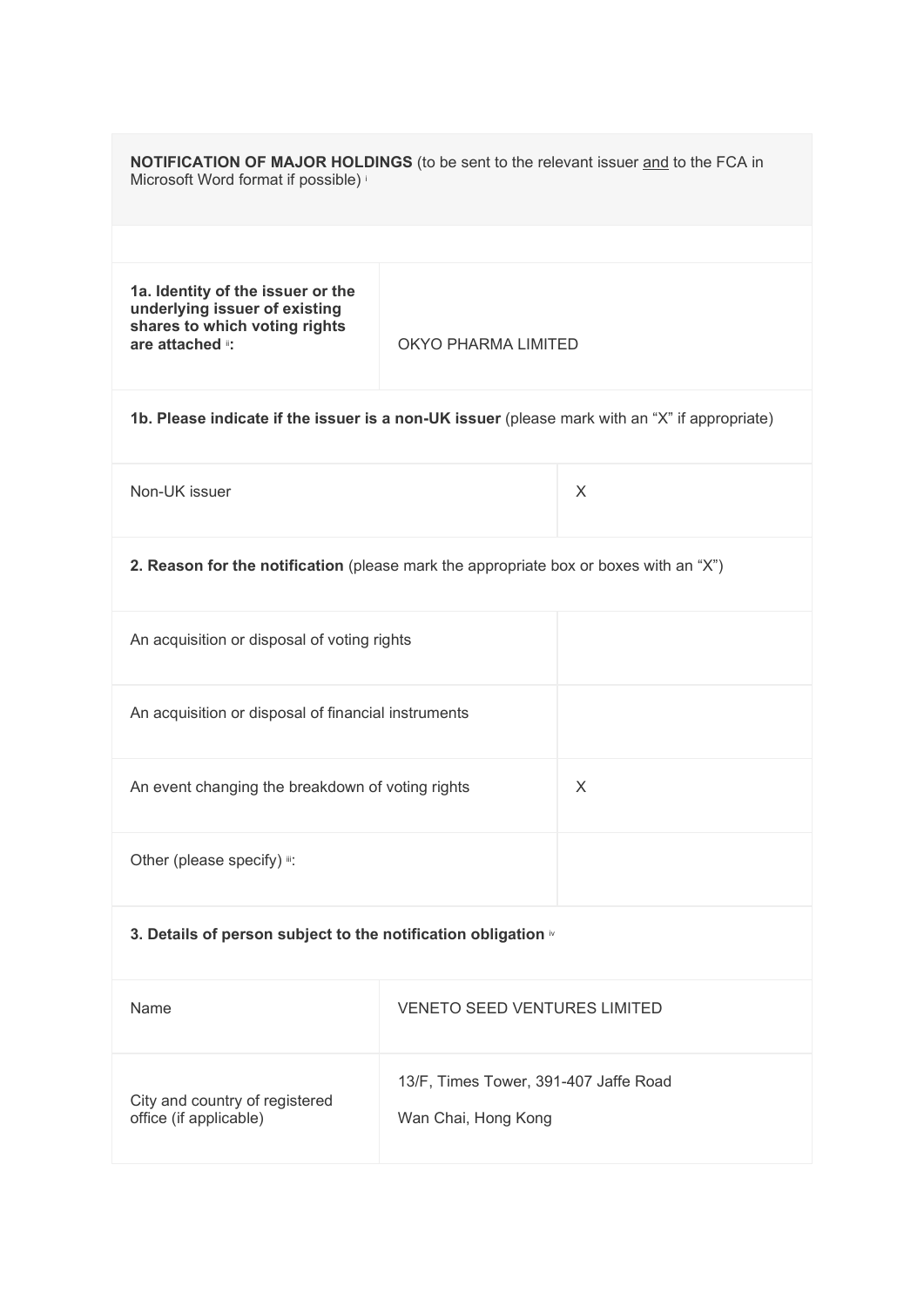| 4. Full name of shareholder(s) (if different from 3.) v                    |                                                                     |                                               |                              |                                        |                                                                        |
|----------------------------------------------------------------------------|---------------------------------------------------------------------|-----------------------------------------------|------------------------------|----------------------------------------|------------------------------------------------------------------------|
| Name                                                                       |                                                                     |                                               |                              |                                        |                                                                        |
| City and country of registered<br>office (if applicable)                   |                                                                     |                                               |                              |                                        |                                                                        |
| 5. Date on which the threshold<br>was crossed or reached vi:<br>7 MAY 2021 |                                                                     |                                               |                              |                                        |                                                                        |
| 6. Date on which issuer<br>notified (DD/MM/YYYY):                          |                                                                     |                                               |                              | 11 MAY 2021                            |                                                                        |
|                                                                            |                                                                     |                                               |                              |                                        | 7. Total positions of person(s) subject to the notification obligation |
|                                                                            | $%$ of<br>voting<br>rights<br>attached<br>to<br>shares<br>(total of | % of voting<br>rights<br>through<br>financial | instruments<br>(total of 8.B | Total<br>of<br>both<br>in $%$<br>(A.8) | Total number of voting rights held in                                  |

|                                   |  |  | . . | __ |  |
|-----------------------------------|--|--|-----|----|--|
| suer $(8.A + 8.B)$ $\frac{1}{10}$ |  |  |     |    |  |

|                                                                                                   | 8. A)   | $1 + 8.B 2$ | 8.B)    | issuer $(8.A + 8.B)$ vii |
|---------------------------------------------------------------------------------------------------|---------|-------------|---------|--------------------------|
| Resulting<br>situation<br>on the<br>date on<br>which<br>threshold<br>was<br>crossed or<br>reached | $< 5\%$ |             | $< 5\%$ | 40,000,000               |
| Position of<br>previous<br>notification<br>(if<br>applicable)                                     | 5.95%   |             | 5.95%   |                          |
|                                                                                                   |         |             |         |                          |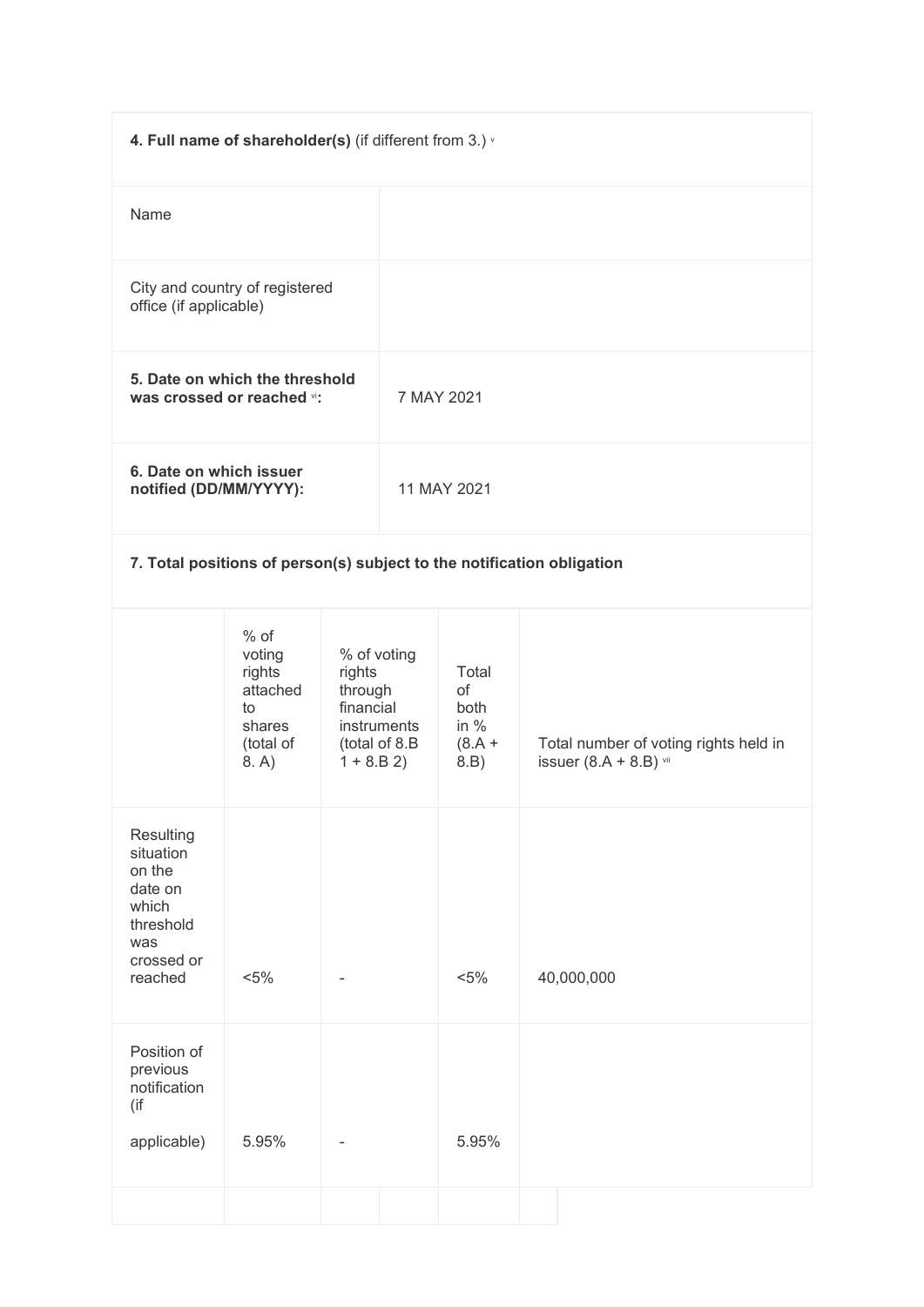**8. Notified details of the resulting situation on the date on which the threshold was crossed or reached** viii

## **A: Voting rights attached to shares**

|                                                       | Number of voting rights ix |                               | % of voting rights        |                                   |
|-------------------------------------------------------|----------------------------|-------------------------------|---------------------------|-----------------------------------|
| Class/type of<br>shares<br>ISIN code (if<br>possible) | <b>Direct</b><br>(DTR5.1)  | <b>Indirect</b><br>(DTR5.2.1) | <b>Direct</b><br>(DTR5.1) | <b>Indirect</b><br>(DTR5.2.<br>1) |
| GG00BO3FV87<br>$\Omega$                               | 40,000,000                 | $\overline{\phantom{a}}$      | 4.12%                     |                                   |
|                                                       |                            |                               |                           |                                   |
|                                                       |                            |                               |                           |                                   |
| <b>SUBTOTAL 8.</b><br>A                               | 40,000,000                 |                               | 4.12%                     |                                   |

|                                    |                                   | B 1: Financial Instruments according to DTR5.3.1R (1) (a) |                                                                                                                           |                            |
|------------------------------------|-----------------------------------|-----------------------------------------------------------|---------------------------------------------------------------------------------------------------------------------------|----------------------------|
| Type of<br>financial<br>instrument | <b>Expirati</b><br>on<br>date $x$ | Exercise/<br><b>Conversion</b><br>Period xi               | <b>Number of voting</b><br>rights that may be<br>acquired if the<br>instrument is<br>exercised/converte<br>$\mathbf{d}$ . | $%$ of<br>voting<br>rights |
|                                    |                                   |                                                           |                                                                                                                           |                            |
|                                    |                                   |                                                           |                                                                                                                           |                            |
|                                    |                                   |                                                           |                                                                                                                           |                            |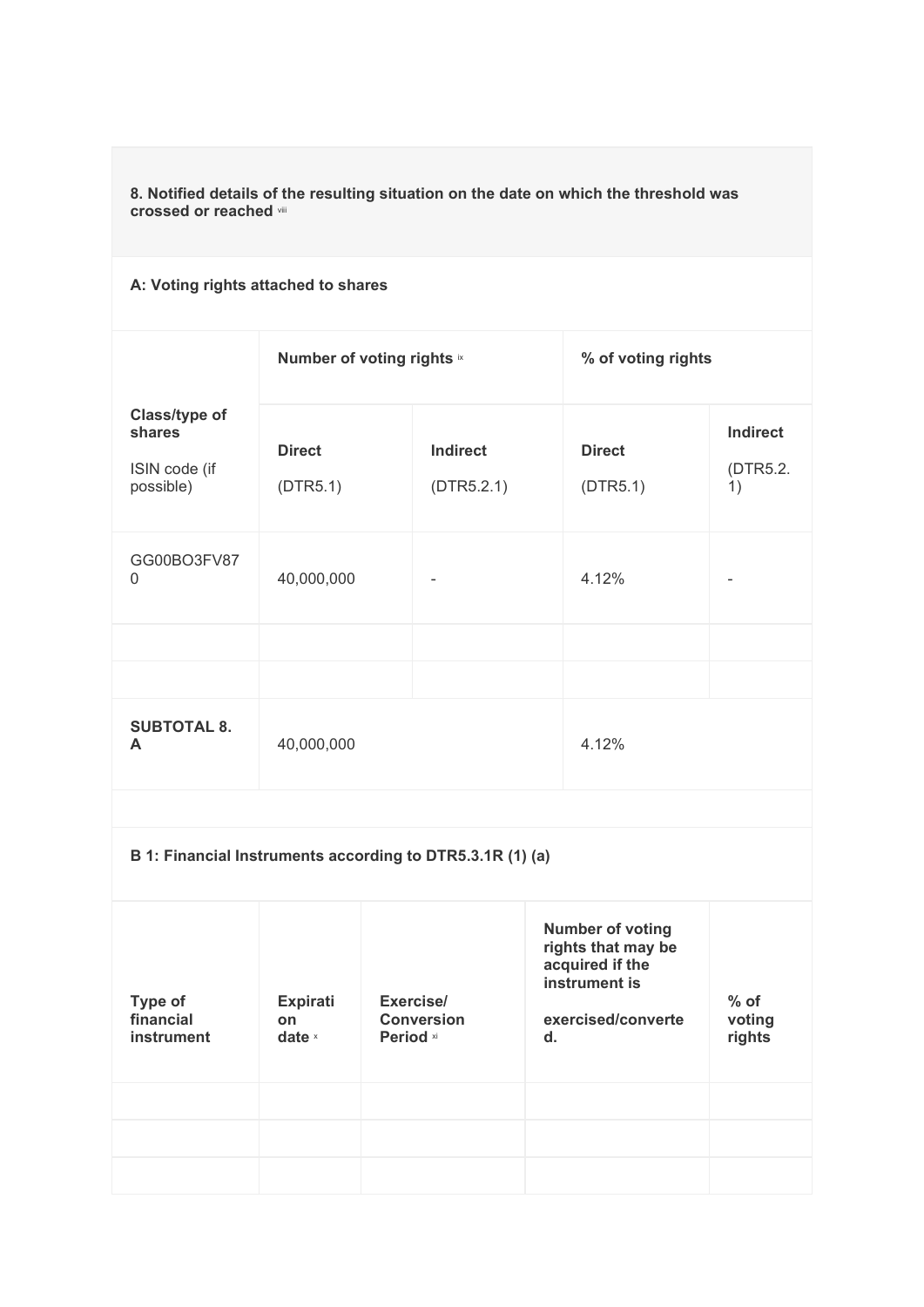## **B 2: Financial Instruments with similar economic effect according to DTR5.3.1R (1) (b)**

| Type of<br>financial<br>instrume<br>nt | <b>Expiration</b><br>date $x$ | Exercise/<br><b>Conversio</b><br>n Period xi | <b>Physical or</b><br>cash<br>Settlement xii | <b>Number</b><br>of<br>voting<br>rights | $%$ of<br>voting<br>rights |
|----------------------------------------|-------------------------------|----------------------------------------------|----------------------------------------------|-----------------------------------------|----------------------------|
|                                        |                               |                                              |                                              |                                         |                            |
|                                        |                               |                                              | <b>SUBTOTAL</b><br>8.B.2                     |                                         |                            |
|                                        |                               |                                              |                                              |                                         |                            |

**9. Information in relation to the person subject to the notification obligation** (please mark the

applicable box with an "X")

Person subject to the notification obligation is not controlled by any natural person or legal entity and does not control any other undertaking(s) holding directly or indirectly an interest in the (underlying) issuer xiii

Full chain of controlled undertakings through which the voting rights and/or the financial instruments are effectively held starting with the ultimate controlling natural person or legal entity (please add additional rows as necessary) xiv X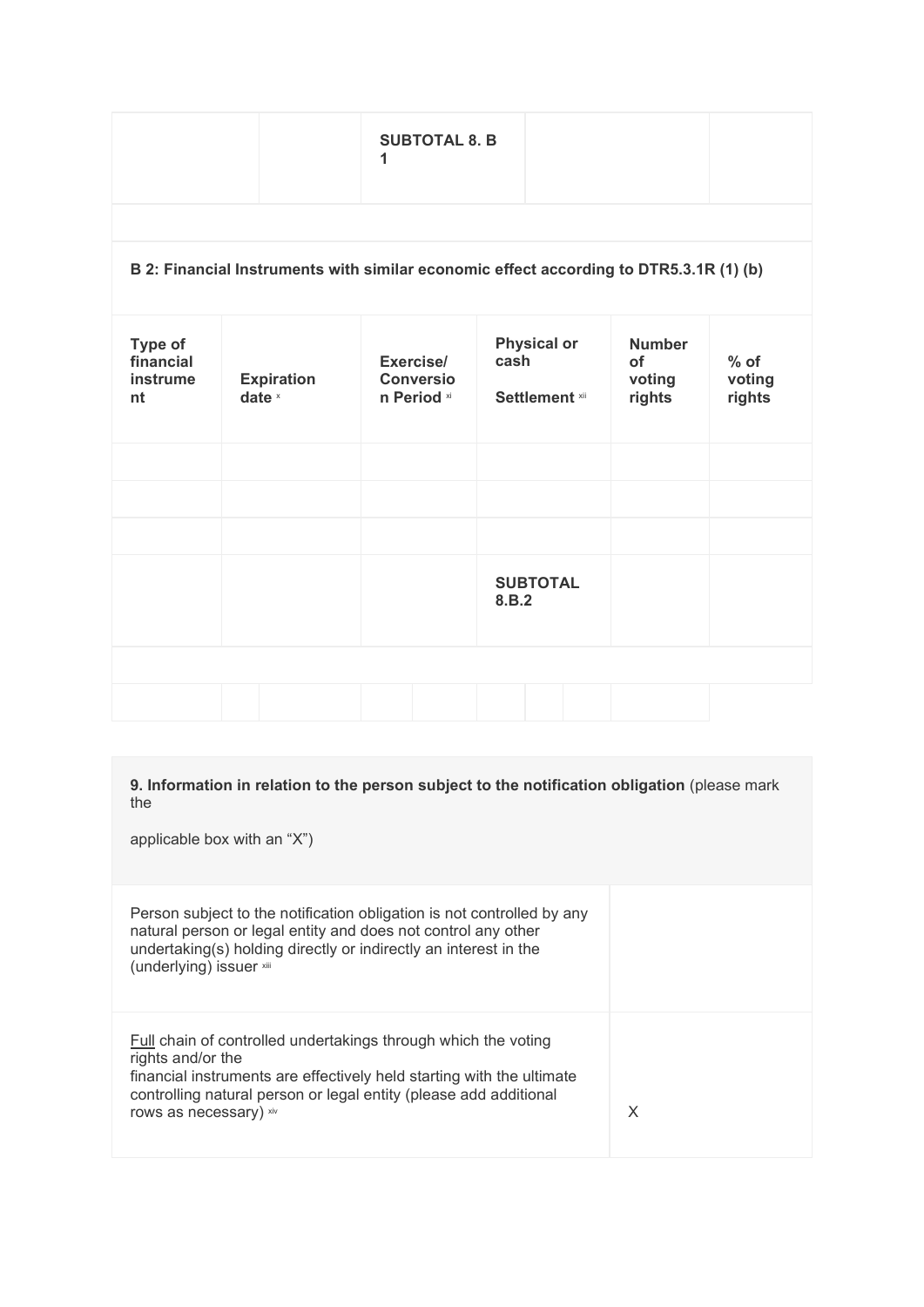| Name xv                                                | % of voting<br>rights if it<br>equals or is<br>higher than<br>the<br>notifiable<br>threshold | % of voting<br>rights<br>through<br>financial<br><b>instruments</b><br>if it equals<br>or is higher<br>than the<br>notifiable<br>threshold | Total of both if it equals or is<br>higher than the notifiable threshold |
|--------------------------------------------------------|----------------------------------------------------------------------------------------------|--------------------------------------------------------------------------------------------------------------------------------------------|--------------------------------------------------------------------------|
|                                                        |                                                                                              |                                                                                                                                            |                                                                          |
|                                                        |                                                                                              |                                                                                                                                            |                                                                          |
|                                                        |                                                                                              |                                                                                                                                            |                                                                          |
|                                                        |                                                                                              |                                                                                                                                            |                                                                          |
|                                                        |                                                                                              |                                                                                                                                            |                                                                          |
|                                                        |                                                                                              |                                                                                                                                            |                                                                          |
|                                                        | 10. In case of proxy voting, please identify:                                                |                                                                                                                                            |                                                                          |
| Name of the proxy holder                               |                                                                                              |                                                                                                                                            |                                                                          |
| The number and % of voting<br>rights held              |                                                                                              |                                                                                                                                            |                                                                          |
| The date until which the voting<br>rights will be held |                                                                                              |                                                                                                                                            |                                                                          |
|                                                        |                                                                                              |                                                                                                                                            |                                                                          |
| 11. Additional information xvi                         |                                                                                              |                                                                                                                                            |                                                                          |
|                                                        |                                                                                              |                                                                                                                                            |                                                                          |
|                                                        |                                                                                              |                                                                                                                                            |                                                                          |